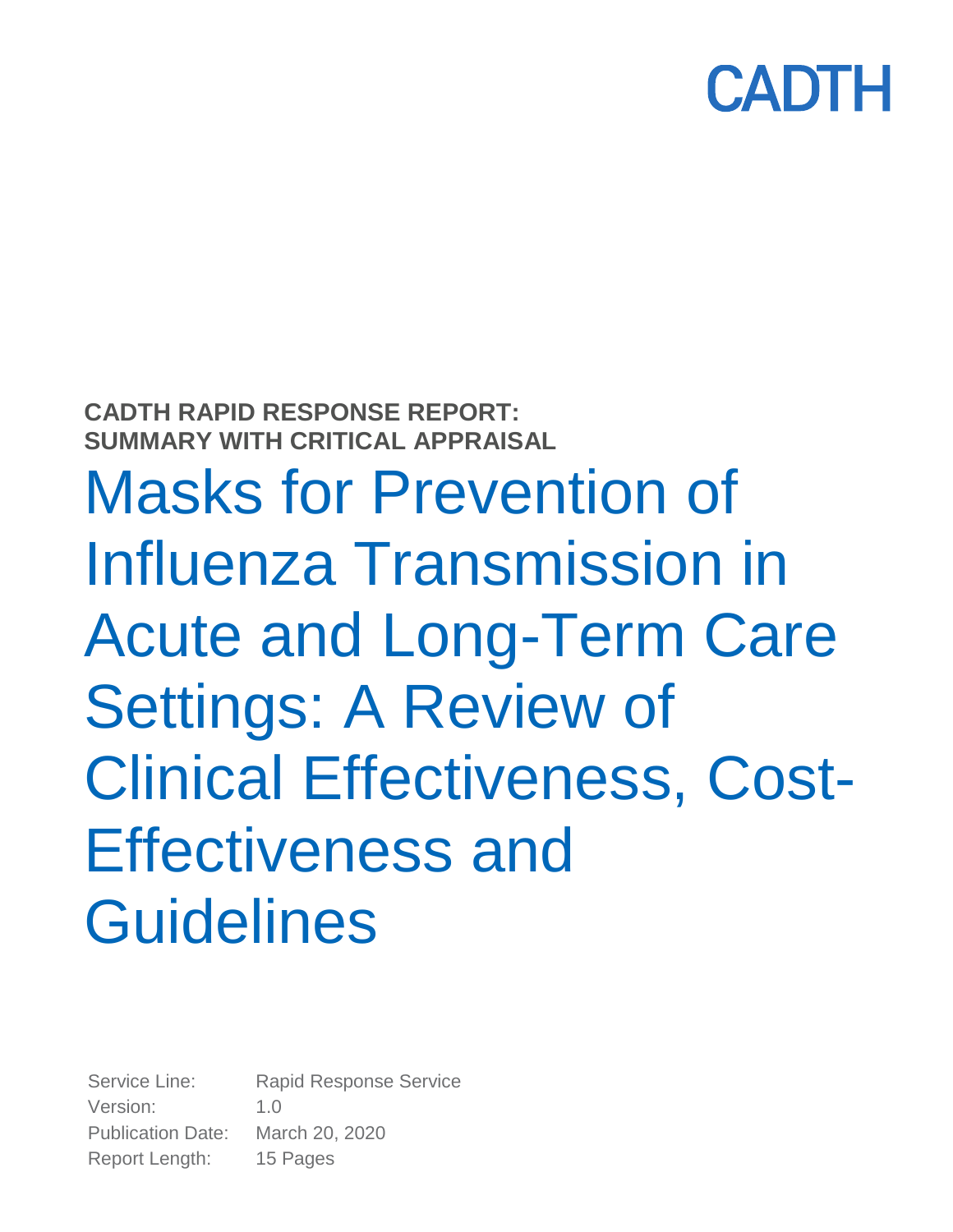#### **Authors:** Dave K. Marchand, Charlene Argáez

**Cite As:** Masks for Prevention of Influenza Transmission in Acute and Long-Term care Settings: A Review of Clinical Effectiveness, Cost-Effectiveness and Guidelines. Ottawa: CADTH; 2020 Mar. (CADTH rapid response report: summary with critical appraisal).

#### **ISSN:** 1922-8147 (online)

Disclaimer: The information in this document is intended to help Canadian health care decision-makers, health care professionals, health systems leaders, and policy-makers make well-informed decisions and thereby improve the quality of health care services. While patients and others may access this document, the document is made available for informational purposes only and no representations or warranties are made with respect to its fitness for any particular purpose. The information in this document should not be used as a substitute for professional medical advice or as a substitute for the application of clinical judgment in respect of the care of a particular patient or other professional judgment in any decision-making process. The Canadian Agency for Drugs and Technologies in Health (CADTH) does not endorse any information, drugs, therapies, treatments, products, processes, or services.

While care has been taken to ensure that the information prepared by CADTH in this document is accurate, complete, and up-to-date as at the applicable date the material was first published by CADTH, CADTH does not make any guarantees to that effect. CADTH does not guarantee and is not responsible for the quality, currency, propriety, accuracy, or reasonableness of any statements, information, or conclusions contained in any third-party materials used in preparing this document. The views and opinions of third parties published in this document do not necessarily state or reflect those of CADTH.

CADTH is not responsible for any errors, omissions, injury, loss, or damage arising from or relating to the use (or misuse) of any information, statements, or conclusions contained in or implied by the contents of this document or any of the source materials.

This document may contain links to third-party websites. CADTH does not have control over the content of such sites. Use of third-party sites is governed by the third-party website owners' own terms and conditions set out for such sites. CADTH does not make any guarantee with respect to any information contained on such third-party sites and CADTH is not responsible for any injury, loss, or damage suffered as a result of using such third-party sites. CADTH has no responsibility for the collection, use, and disclosure of personal information by third-party sites.

Subject to the aforementioned limitations, the views expressed herein are those of CADTH and do not necessarily represent the views of Canada's federal, provincial, or territorial governments or any third party supplier of information.

This document is prepared and intended for use in the context of the Canadian health care system. The use of this document outside of Canada is done so at the user's own risk.

This disclaimer and any questions or matters of any nature arising from or relating to the content or use (or misuse) of this document will be governed by and interpreted in accordance with the laws of the Province of Ontario and the laws of Canada applicable therein, and all proceedings shall be subject to the exclusive jurisdiction of the courts of the Province of Ontario, Canada.

The copyright and other intellectual property rights in this document are owned by CADTH and its licensors. These rights are protected by the Canadian *Copyright Act* and other national and international laws and agreements. Users are permitted to make copies of this document for non-commercial purposes only, provided it is not modified when reproduced and appropriate credit is given to CADTH and its licensors.

**About CADTH:** CADTH is an independent, not-for-profit organization responsible for providing Canada's health care decision-makers with objective evidence to help make informed decisions about the optimal use of drugs, medical devices, diagnostics, and procedures in our health care system.

**Funding:** CADTH receives funding from Canada's federal, provincial, and territorial governments, with the exception of Quebec.

Questions or requests for information about this report can be directed to **Requests@CADTH.ca**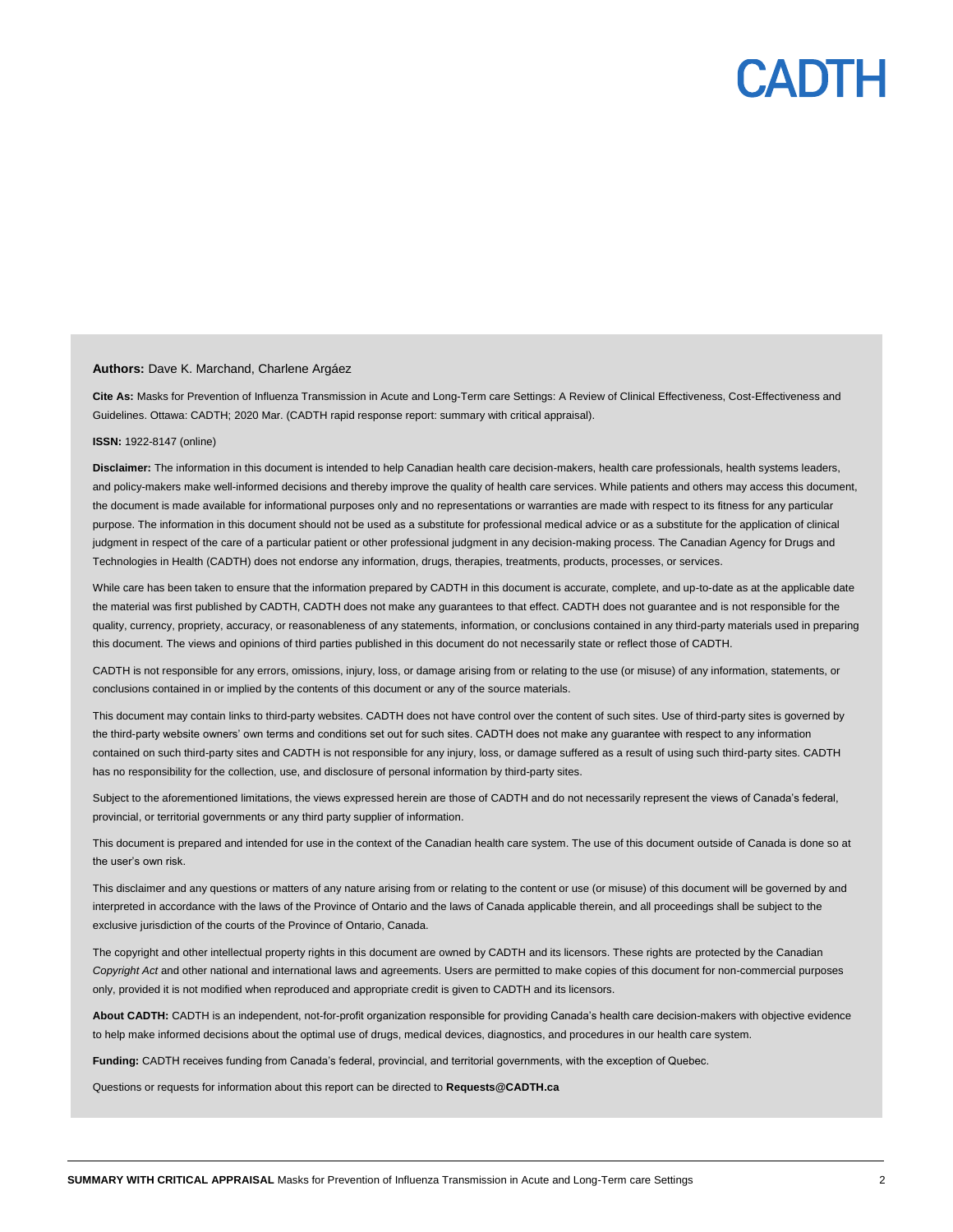## PADTH

#### **Abbreviations**

| AMSTAR 2      | A Measurement Tool to Assess Systematic Reviews 2                  |
|---------------|--------------------------------------------------------------------|
| CRD           | University of York Centre for Reviews and Dissemination            |
| <b>HCW</b>    | health care worker                                                 |
| HTA           | health technology assessment                                       |
| МA            | meta-analysis                                                      |
| <b>MeSH</b>   | <b>Medical Subject Heading</b>                                     |
| <b>PPE</b>    | personal protective equipment                                      |
| <b>PRISMA</b> | Preferred Reporting Items for Systematic Reviews and Meta-Analyses |
| <b>RCT</b>    | randomized controlled trial                                        |
| SR.           | systematic review                                                  |

#### **Context and Policy Issues**

Influenza is a viral respiratory infection causing fever, cough, and general aches and pain.<sup>1</sup> Annual vaccination for select high-risk populations, including health care workers (HCW) and other people in contact with those at high risk of influenza, is recommended.<sup>1-3</sup> Transmission of influenza between infected HCWs and their vulnerable patients can result in morbidity and mortality.<sup>2</sup>

Some HCWs are not vaccinated against influenza. In a 2011 Canadian systematic review (SR) of studies from Australia, Canada, Finland, Germany, Thailand, United Kingdom, and the United States of America, the influenza incidence rate amongst unvaccinated HCWs (in any type of care setting) was reported to be 18.69 (95% confidence interval = 15.80 to 22.11) per 100 population, per season.<sup>4</sup> In such instances, personal protective equipment (PPE) such as surgical masks and procedural masks are used to minimize exposures. However, there is uncertainty as to the evidence regarding the clinical effectiveness of masks at preventing the transmission of influenza between unvaccinated HCWs and patients.

Previous CADTH reports on this topic include a 2017 Summary with Critical Appraisal on the use of respirators for protection against droplet borne illness,<sup>5</sup> a 2014 Summary with Critical Appraisal on the use of respiratory precautions for protection from infectious agents, $6$  and a 2011 Technology Report on physical interventions to interrupt or reduce the spread of respiratory viruses.<sup>7</sup> The objective of the present report is to investigate the clinical effectiveness, cost-effectiveness, and evidence-based guidelines regarding the use of masks for unvaccinated HCWs to prevent the transmission of influenza in acute or longterm care settings.

#### **Research Questions**

- 1. What is the clinical effectiveness of masks for unvaccinated health care workers to prevent the transmission of influenza in acute or long-term care settings?
- 2. What is the cost-effectiveness of masks for unvaccinated health care workers to prevent the transmission of influenza in acute or long-term care settings?
- 3. What are the evidence-based guidelines regarding the use of masks for unvaccinated health care workers to prevent the transmission of influenza?

#### **Key Findings**

Four SRs (one with meta-analysis [MA]), were identified and included in this review. All SRs met the inclusion criteria for this report; however, none of their primary studies met our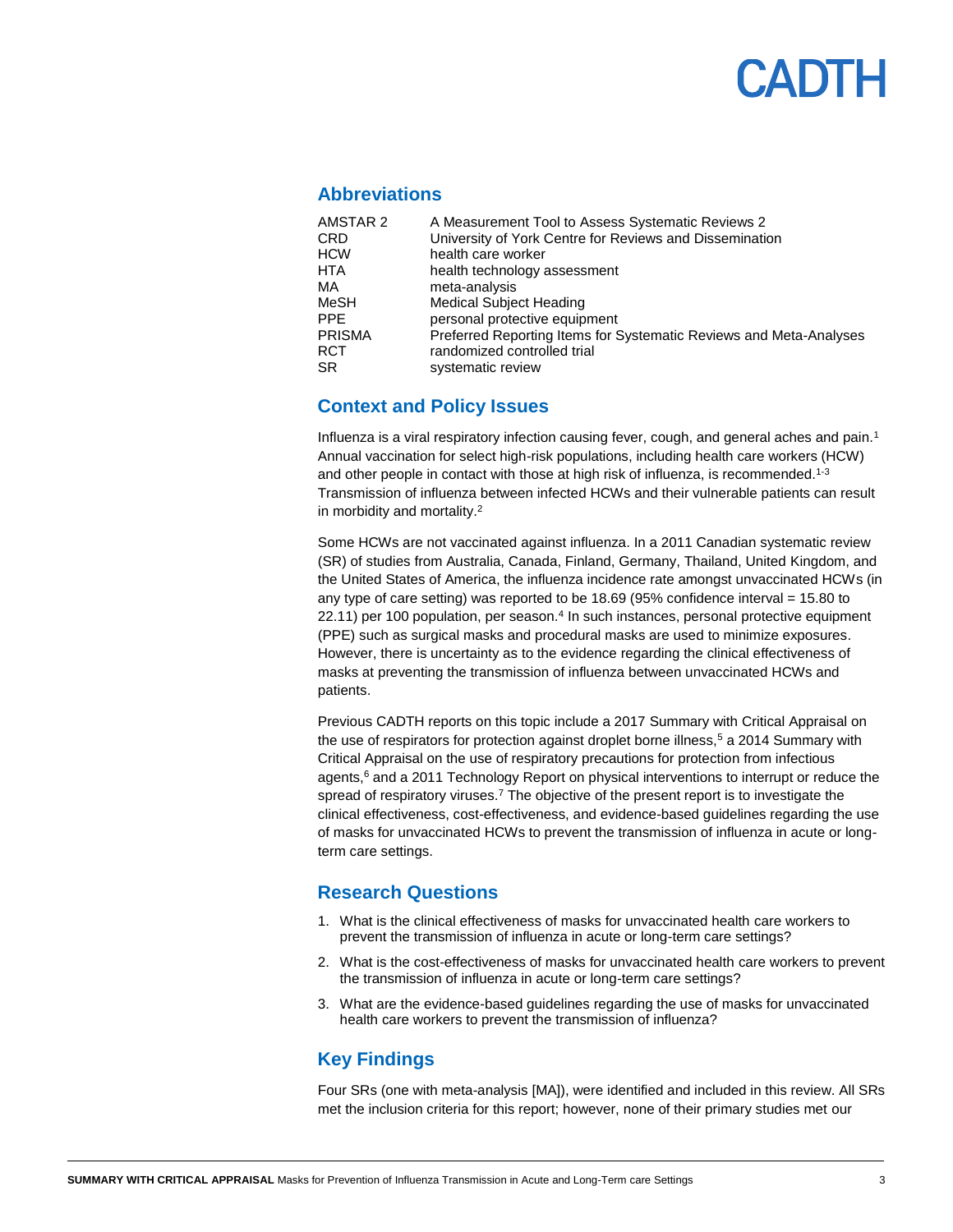eligibility criteria. Thus, the clinical effectiveness of masks for unvaccinated HCWs to prevent the transmission of influenza in acute or long-term care settings remains unclear.

No evidence regarding the cost-effectiveness of masks for unvaccinated HCWs to prevent the transmission of influenza in acute or long-term care settings was identified. Furthermore, no evidence-based guideline regarding the use of masks for unvaccinated HCWs to prevent the transmission of influenza was identified.

#### **Methods**

#### Literature Search Methods

A limited literature search was conducted by an information specialist on key resources including PubMed, the Cochrane Library, the University of York Centre for Reviews and Dissemination (CRD) databases, the websites of Canadian and major international health technology agencies, as well as a focused Internet search. The search strategy was comprised of both controlled vocabulary, such as the National Library of Medicine's MeSH (Medical Subject Headings), and keywords. The main search concepts were influenza and masks. Filters were applied to limit the retrieval to health technology assessments (HTAs), SRs, and MAs, randomized controlled trials (RCTs), economic evaluations, nonrandomized studies (NRS), and guidelines. The search was also limited to English language documents published between January 1, 2010 and February 20, 2020.

#### Selection Criteria and Methods

One reviewer screened citations and selected studies. In the first level of screening, titles and abstracts were reviewed and potentially relevant articles were retrieved and assessed for inclusion. The final selection of full-text articles was based on the inclusion criteria presented in [Table 1.](#page-3-0)

| <b>Population</b>    | Health care workers who have not received influenza vaccination (or unimmunized) who are caring for<br>patients with influenza (i.e., in direct contact with patients) in acute and long-term care settings                                             |
|----------------------|---------------------------------------------------------------------------------------------------------------------------------------------------------------------------------------------------------------------------------------------------------|
| <b>Intervention</b>  | Surgical or procedure masks (differences in these masks are the way they are secured around head)                                                                                                                                                       |
| <b>Comparator</b>    | No surgical or procedure masks                                                                                                                                                                                                                          |
| <b>Outcomes</b>      | Q1. Clinical effectiveness (e.g., transmission of influenza, length of hospital-stay)<br>Q2. Cost-effectiveness (e.g., cost per quality adjusted life year)<br>Q3. Recommendations regarding the use of masks by unvaccinated health care professionals |
| <b>Study Designs</b> | Health technology assessments, systematic reviews, randomized controlled trials, non-randomized<br>studies, economic evaluations, evidence-based guidelines                                                                                             |

#### <span id="page-3-0"></span>**Table 1: Selection Criteria**

#### Exclusion Criteria

Articles were excluded if they did not meet the selection criteria outlined i[n Table 1,](#page-3-0) they were duplicate publications, or were published prior to 2010. Guidelines with unclear methodology were also excluded.

#### Critical Appraisal of Individual Studies

The included SRs were critically appraised by one reviewer using A Measurement Tool to Assess Systematic Reviews 2 (AMSTAR 2).<sup>8</sup> Summary scores were not calculated for the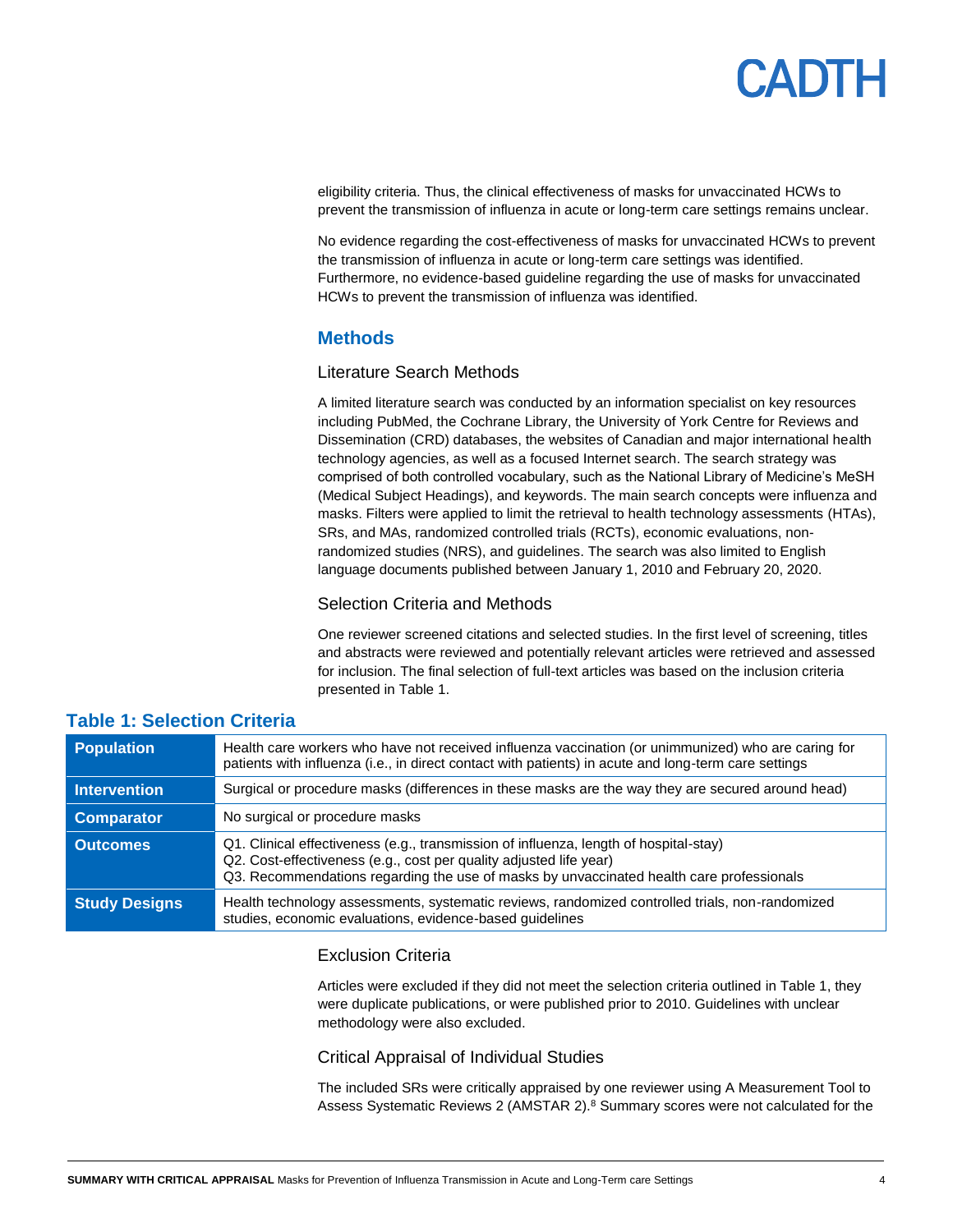### PADTH

included studies; rather, the strengths and limitations of each included study were described narratively.

#### **Summary of Evidence**

#### Quantity of Research Available

A total of 498 citations were identified in the literature search. Following screening of titles and abstracts, 464 citations were excluded and 34 potentially relevant reports from the electronic search were retrieved for full-text review. Four potentially relevant publications were retrieved from the grey literature search for full text review. Of these potentially relevant articles, 34 publications were excluded for various reasons, and four publications met the inclusion criteria and were included in this report. These comprised four SRs. [Appendix 1](#page-8-0) presents the Preferred Reporting Items for Systematic Reviews and Meta-Analyses (PRISMA)<sup>9</sup> flowchart of the study selection.

No relevant HTAs, RCTs, NRSs, economic evaluations, or evidence-based guidelines were identified. [Appendix 4](#page-14-0) includes one additional reference that did not meet the inclusion criteria of this report but may be of interest.

#### Summary of Study Characteristics

Four SRs<sup>10-13</sup> (one with MA),<sup>13</sup> were identified and included in this review. All SRs<sup>10-13</sup> met the inclusion criteria for this report; however, none of their primary studies met our eligibility criteria. The population intervention, comparator, and outcomes criteria in these SRs were broader than the inclusion criteria for this report, and specific comparisons of interest were not identified in their included studies

An Australian SR, published in 2019, sought out relevant clinical, epidemiological, and laboratory-based studies conducted in Pakistan, up to December 2017.<sup>10</sup> In a heterogenous health care setting population, authors compared the use of facemasks or respirators (with or without other concurrent PPE) with various comparators (e.g., any other type of mask or respirator, other PPE, no comparator), and sought a variety of clinical and non-clinical outcomes (e.g., practices around PPE use [e.g., when exposed to a known infectious case, when working with biohazardous material, during aerosol generating procedures],<sup>10</sup> and infection control [not defined]). 10

A Canadian SR, published in 2016, reviewed other SRs and MAs up to July 2016.<sup>11</sup> In humans, authors compared the use of pharmacological and non-pharmacological (e.g., hand washing, mask, social distancing) interventions with any comparator.<sup>11</sup>

A SR published in England in 2012 sought out relevant RCTs, quasi-experimental, and observational studies, up to January 2011.<sup>12</sup> In humans within a health care or community setting, authors compared masks or respirators with any comparator.<sup>12</sup>

Another Australian SR, published in 2011, reviewed trials, observational studies, and any other comparative study design, up to October 2010.<sup>13</sup> In humans, authors compared any intervention to prevent animal-to-human or human-to-human transmission of respiratory viruses, with doing nothing or another intervention.<sup>13</sup>

Detailed characteristics are available i[n Appendix 2](#page-9-0) [Table 2.](#page-9-1)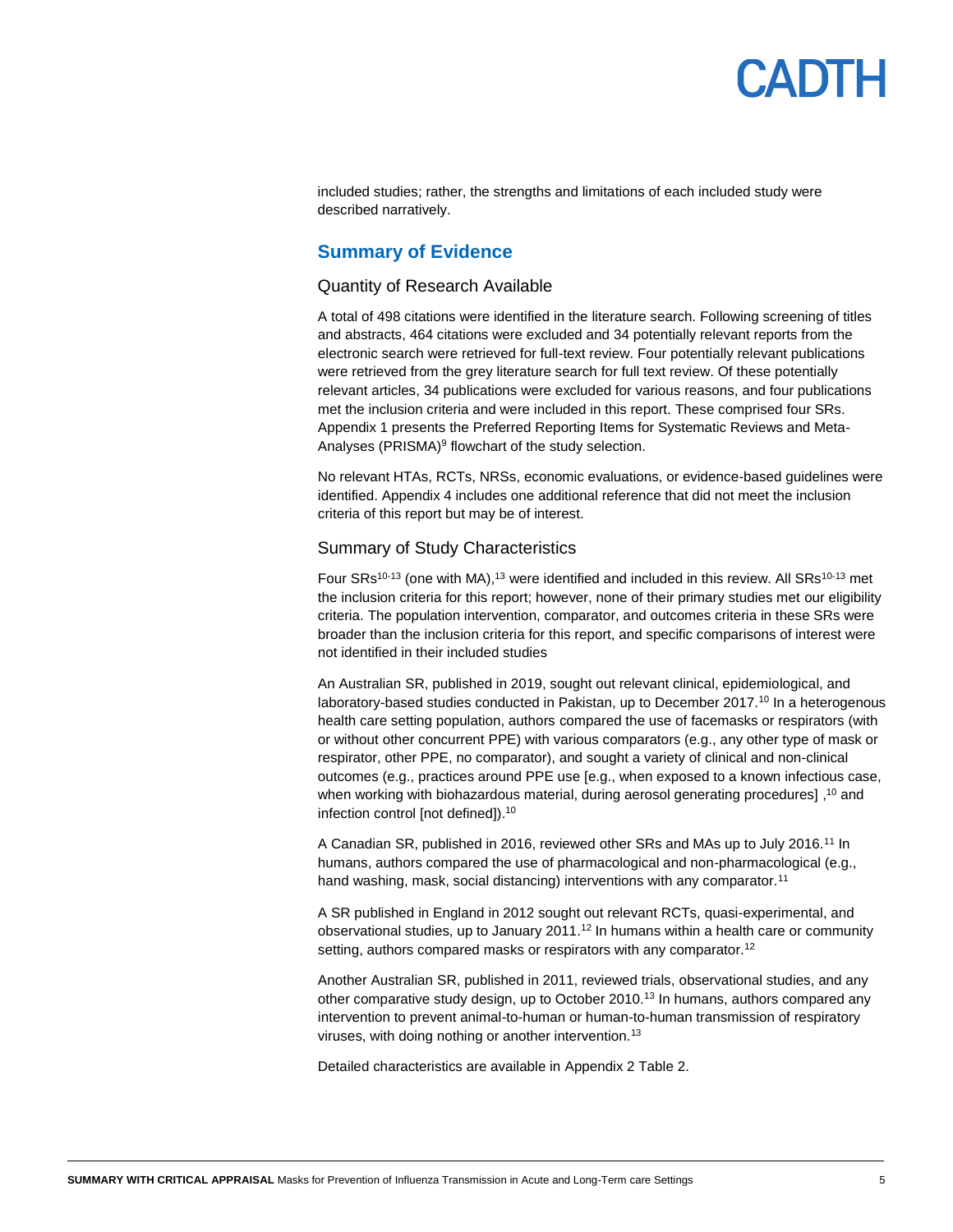## PANTH

#### Summary of Critical Appraisal

Additional details regarding the strengths and limitations of the included publications are provided i[n Appendix 3,](#page-12-0) [Table 3.](#page-12-1)

The strengths and limitations of the  $SRS^{10-13}$  were assessed using the relevant components of AMSTAR 2;<sup>8</sup> however, none of the primary studies included in the SRs were relevant to this report, resulting in a number of checklist items being not applicable.

Two SRs<sup>11,13</sup> (one with MA)<sup>13</sup> included clear objectives and inclusion criteria, established a protocol prior to the conduct of the review, and applied no language or date restrictions to the search.

Study selection was not reported as completed in duplicate in two SRs,<sup>10,13</sup> while data extraction was not reported as completed in duplicate in two SRs.<sup>10,12</sup> It is possible the former may have resulted in missed studies, while the latter may have resulted in missed data. Two SRs10,12 did not indicate having an *a priori* protocol, and details were lacking on the risk of bias assessment or whether there were any significant deviations from the protocol. As such, reporting bias cannot be assessed. Authors of one SR<sup>10</sup> did not report having searched the grey literature; as such, it is possible this may have resulted in missed studies. All SRs reported on their sources of funding.<sup>10-13</sup>

#### Summary of Findings

*Clinical effectiveness of masks for unvaccinated health care workers to prevent the transmission of influenza in acute or long-term care settings* 

Four SRs<sup>10-13</sup> (one with MA),<sup>13</sup> were identified and included in this review. All SRs<sup>10-13</sup> met the inclusion criteria for this report; however, none of their primary studies met our eligibility criteria. As such, no relevant evidence regarding the use of masks for unvaccinated HCWs to prevent the transmission of influenza in acute or long-term care settings was identified; therefore, no summary can be provided.

*Cost-effectiveness of masks for unvaccinated health care workers to prevent the transmission of influenza in acute or long-term care settings*

No relevant evidence regarding the cost-effectiveness of masks for unvaccinated HCWs to prevent the transmission of influenza in acute or long-term care settings was identified; therefore, no summary can be provided.

*Evidence-based guidelines regarding the use of masks for unvaccinated health care workers to prevent the transmission of influenza*

No relevant evidence regarding the use of masks for unvaccinated HCWs to prevent the transmission of influenza was identified; therefore, no summary can be provided.

#### Limitations

The primary limitation of this report was that there was no relevant evidence identified to answer the research questions.

#### **Conclusions and Implications for Decision or Policy Making**

This report sought to identify clinical evidence, cost-effectiveness evidence, and evidencebased guidelines regarding the use of masks for unvaccinated HCWs to prevent the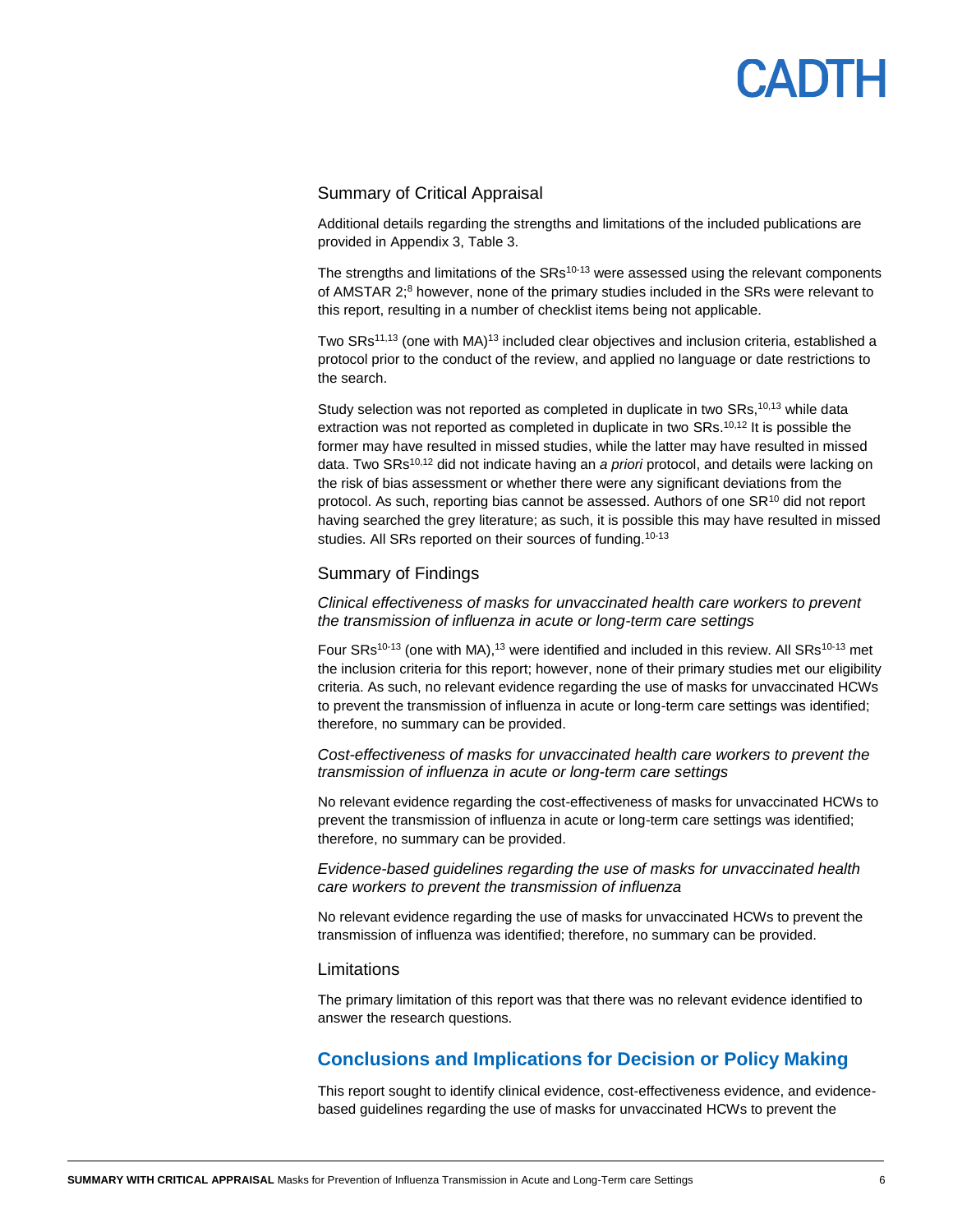

transmission of influenza in acute or long-term care settings. Four SRs<sup>10-13</sup> (one with MA)<sup>13</sup>, were identified and included in this review. These SRs had broader inclusion criteria for their population, intervention, comparator, and outcomes. However, none of their primary studies addressed our specific comparisons of interest (i.e., unvaccinated HCWs wearing masks compared to unvaccinated HCWs not wearing masks); therefore, no summary can be provided.

This evidence gap is consistent with the findings in previous CADTH reports. A 2017 Summary with Critical Appraisal did not identify any evidence on the effectiveness of respirators regarding protection against methicillin-resistant *Staphylococcus aureus* transmission.<sup>5</sup>

Further research investigating the use of masks for unvaccinated HCWs to prevent the transmission of influenza in acute or long-term care settings, especially by way of large, methodologically sound RCTs would help reduce this uncertainty.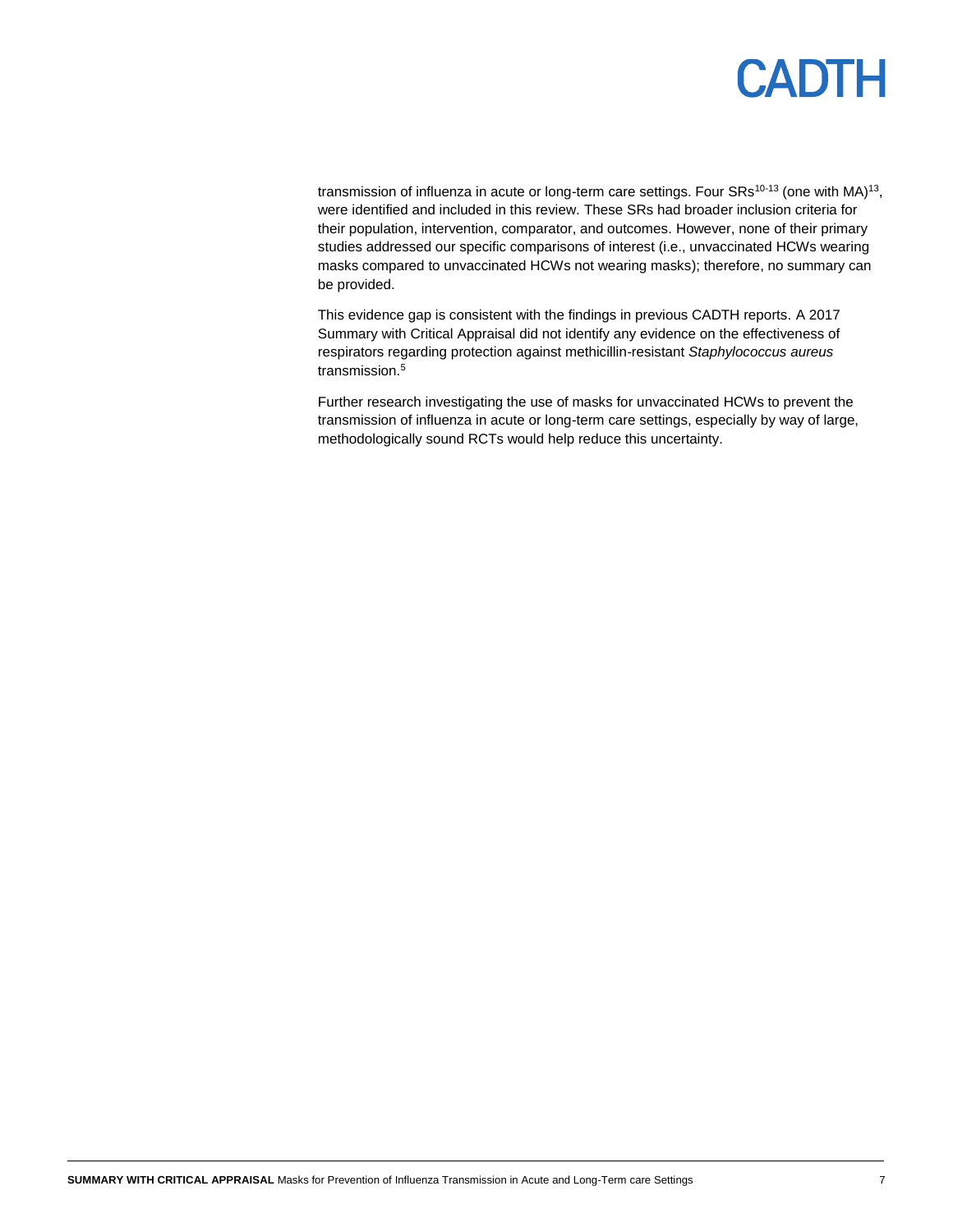### PADIE

#### **References**

- 1. Turner RB. Respiratory Viruses. In: Porter RS, Kaplan JL, eds. *The Merck manual of diagnosis and therapy*. 19th ed. Whitehouse Station (NJ): Merck Sharp & Dohme Corp.; 2011.
- 2. Public Health Agency of Canada. Canadian Immunization Guide Chapter on Influenza and Statement on Seasonal Influenza Vaccine for 2019–2020. 2019: [https://www.canada.ca/en/public-health/services/publications/vaccines-immunization/canadian-immunization-guide-statement-seasonal-influenza-vaccine-2019-](https://www.canada.ca/en/public-health/services/publications/vaccines-immunization/canadian-immunization-guide-statement-seasonal-influenza-vaccine-2019-2020.html) [2020.html.](https://www.canada.ca/en/public-health/services/publications/vaccines-immunization/canadian-immunization-guide-statement-seasonal-influenza-vaccine-2019-2020.html) Accessed 2020 Mar 10.
- 3. Palmore TN. Infection control measures to prevent seasonal influenza in health care settings. In: Post TW, ed. *UpToDate*. Waltham (MA): UpToDate; 2019: [www.uptodate.com.](file://///cadth-shares/Proj-Ctrl_Intake/Active/RC1255%20Influenza%20Masks/Drafts/www.uptodate.com) Accessed 2020 Mar 10.
- 4. Kuster SP, Shah PS, Coleman BL, et al. Incidence of influenza in healthy adults and healthcare workers: a systematic review and meta-analysis. *PLoS One.*  2011;6(10):e26239-e26239.
- 5. The Use of N95 Respirators for Protection against Droplet Borne Illness: A Review of the Clinical Effectiveness and Guidelines. *(CADTH Rapid response report: summary with critical appraisal)*. Ottawa (ON): CADTH; 2017: [https://cadth.ca/use-n95-respirators-protection-against-droplet-borne-illness-review-clinical](https://cadth.ca/use-n95-respirators-protection-against-droplet-borne-illness-review-clinical-effectiveness-and-0)[effectiveness-and-0.](https://cadth.ca/use-n95-respirators-protection-against-droplet-borne-illness-review-clinical-effectiveness-and-0) Accessed 2020 Mar 10.
- 6. Respiratory Precautions for Protection from Bioaerosols or Infectious Agents: A Review of the Clinical Effectiveness and Guidelines. *(CADTH Rapid response report: summary with critical appraisal)*. Ottawa (ON): CADTH; 2014[: https://cadth.ca/respiratory-precautions-protection-bioaerosols-or-infectious-agents-review](https://cadth.ca/respiratory-precautions-protection-bioaerosols-or-infectious-agents-review-clinical-effectiveness)[clinical-effectiveness.](https://cadth.ca/respiratory-precautions-protection-bioaerosols-or-infectious-agents-review-clinical-effectiveness) Accessed 2020 Mar 10.
- 7. Physical Interventions to Interrupt or Reduce the Spread of Respiratory Viruses Resource Use Implications: A Systematic Review. *(CADTH Health technology assessment)*. Ottawa (ON): CADTH; 2011[: https://cadth.ca/physical-interventions-interrupt-or-reduce-spread-respiratory-viruses-resource-use-implications-0.](https://cadth.ca/physical-interventions-interrupt-or-reduce-spread-respiratory-viruses-resource-use-implications-0)  Accessed 2020 Mar 10.
- 8. Shea BJ, Reeves BC, Wells G, et al. AMSTAR 2: a critical appraisal tool for systematic reviews that include randomised or non-randomised studies of healthcare<br>interventions, or both. BMJ. 2017;358:j4008. http://www.bmj. im/content/bmj/358/bmj.j4008.full.pdf. Accessed 2020 Mar 10.
- 9. Liberati A, Altman DG, Tetzlaff J, et al. The PRISMA statement for reporting systematic reviews and meta-analyses of studies that evaluate health care interventions: explanation and elaboration. *J Clin Epidemiol.* 2009;62(10):e1-e34.
- 10. Chughtai AA, Khan W. Use of personal protective equipment to protect against respiratory infections in Pakistan: A systematic review. *J Infect Public Health.*  2019;12(4):522-527.
- 11. Saunders-Hastings P, Reisman J, Krewski D. Assessing the State of Knowledge Regarding the Effectiveness of Interventions to Contain Pandemic Influenza Transmission: A Systematic Review and Narrative Synthesis. *PLoS One.* 2016;11(12):e0168262-e0168262.
- 12. Bin-Reza F, Lopez Chavarrias V, Nicoll A, Chamberland ME. The use of masks and respirators to prevent transmission of influenza: a systematic review of the scientific evidence. *Influenza Other Respi Viruses.* 2012;6(4):257-267.
- 13. Jefferson T, Del Mar CB, Dooley L, et al. Physical interventions to interrupt or reduce the spread of respiratory viruses. *Cochrane Database Syst Rev.*  2011;2011(7):CD006207-CD006207.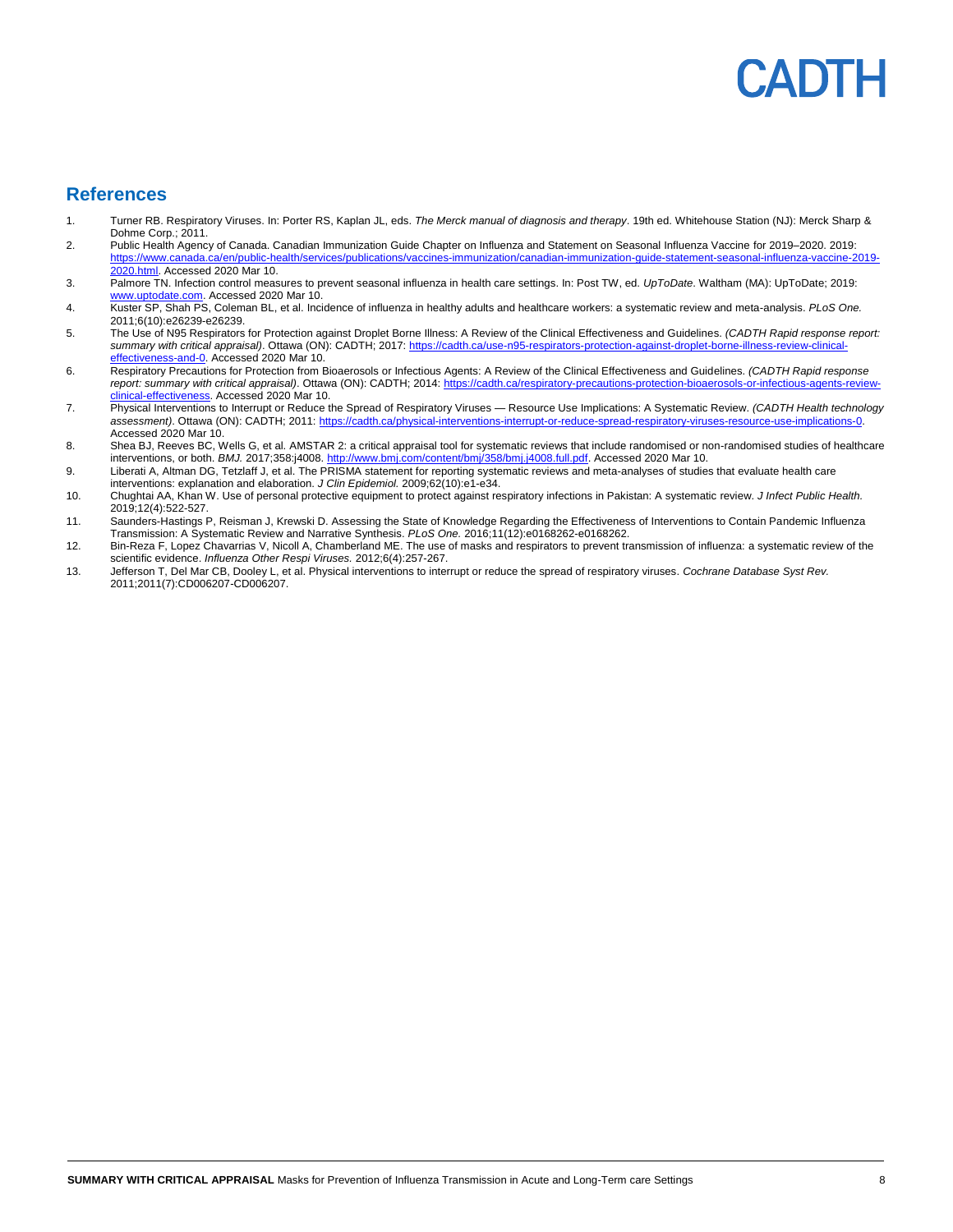### <span id="page-8-0"></span>**Appendix 1: Selection of Included Studies**

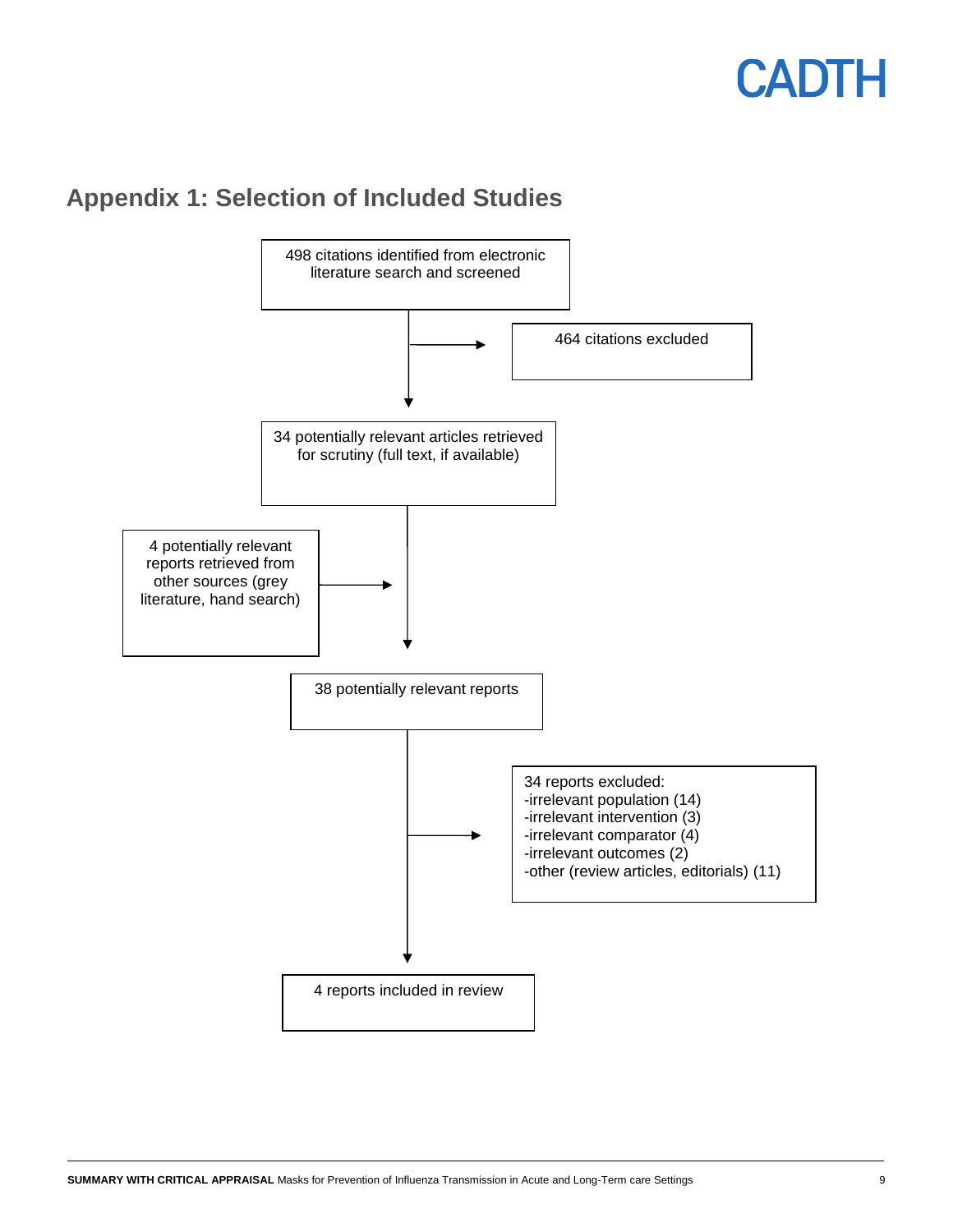### <span id="page-9-0"></span>**Appendix 2: Characteristics of Included Publications**

#### <span id="page-9-1"></span>**Table 2: Characteristics of Included Systematic Reviews**

| <b>First Author,</b><br><b>Publication Year,</b><br><b>Country</b> | <b>Study Designs and</b><br><b>Numbers of</b><br><b>Primary Studies</b><br><b>Included</b>                                                                                                                                                                                                                                                                                                                                                                                                                                                              | <b>Population</b><br><b>Characteristics</b>                                                                                                                                                                                                                                                                                                                                                                               | <b>Intervention and</b><br><b>Comparator(s)</b>                                                                                                                                                                                        | <b>Clinical Outcomes,</b><br><b>Length of Follow-</b><br>Up                                                                                                                                                                     |
|--------------------------------------------------------------------|---------------------------------------------------------------------------------------------------------------------------------------------------------------------------------------------------------------------------------------------------------------------------------------------------------------------------------------------------------------------------------------------------------------------------------------------------------------------------------------------------------------------------------------------------------|---------------------------------------------------------------------------------------------------------------------------------------------------------------------------------------------------------------------------------------------------------------------------------------------------------------------------------------------------------------------------------------------------------------------------|----------------------------------------------------------------------------------------------------------------------------------------------------------------------------------------------------------------------------------------|---------------------------------------------------------------------------------------------------------------------------------------------------------------------------------------------------------------------------------|
| Chughtai, 2019 <sup>10</sup><br><b>Australia</b>                   | Study design: SR of<br>relevant clinical,<br>epidemiological, and<br>laboratory-based<br>studies conducted in<br>Pakistan.<br>Literature search<br>strategy: literature<br>searches in MEDLINE,<br>EMBASE, and Google<br>Scholar, up to<br>December 2017.<br><b>Number of studies</b><br>included: in total, 13<br>studies were included;<br>however, none were<br>relevant to this review.<br><b>Quality assessment</b><br>tool: NR<br>Objective: examine the<br>use of PPE for<br>respiratory infections in<br>the Pakistani health<br>care settings. | Various people in<br>health care settings in<br>Pakistan, such as:<br>HCWs, managers,<br>inpatients, medical<br>students, laboratory<br>technicians, dentists,<br>pharmacy students.<br><b>Relevant studies:</b><br>No primary<br>$\bullet$<br>study<br>specifically<br>discussing<br>unimmunized<br><b>HCWs</b><br>wearing a<br>mask<br>intervention<br>compared to<br>unimmunized<br><b>HCWs</b><br>wearing no<br>mask. | Intervention:<br>facemasks or<br>respirators, with or<br>without other PPE.<br>Comparator: any type<br>of mask or respirator;<br>other PPE (e.g.,<br>gloves, gowns, surgical<br>cap, shoe covers, eye<br>protection); no<br>comparator | <b>Outcomes:</b><br>Guidelines on<br>$\bullet$<br>PPE use<br>Type of PPE<br>$\bullet$<br>used<br>Practices<br>$\bullet$<br>around PPE<br>use<br>Availability of<br>$\bullet$<br><b>PPE</b><br>Infection<br>$\bullet$<br>control |
| Saunders-Hastings,<br>201611<br>Canada                             | Study design: SR of<br>SRs and MAs<br>Literature search<br>strategy: literature<br>searches in PubMED,<br>MEDLINE, EMBASE,<br>CINAHL, Cochrane<br>Library, and Google<br>Scholar up to July 5,<br>2016. A manual search<br>of reference lists was<br>also performed.<br><b>Number of studies</b><br>included: in total, 17<br>studies were included;<br>however, none were<br>relevant to this review.                                                                                                                                                  | Humans<br>Relevant studies:<br>No primary<br>$\bullet$<br>study<br>specifically<br>discussing<br>unimmunized<br><b>HCWs wearing</b><br>a mask<br>intervention<br>compared to<br>unimmunized<br><b>HCWs wearing</b><br>no mask.                                                                                                                                                                                            | Intervention:<br>pharmacological and<br>non-pharmacological<br>interventions (e.g.,<br>hand washing, mask,<br>social distancing)<br>Comparator: any                                                                                    | Outcomes:<br>Clinical or<br>$\bullet$<br>laboratory-<br>confirmed<br>influenza                                                                                                                                                  |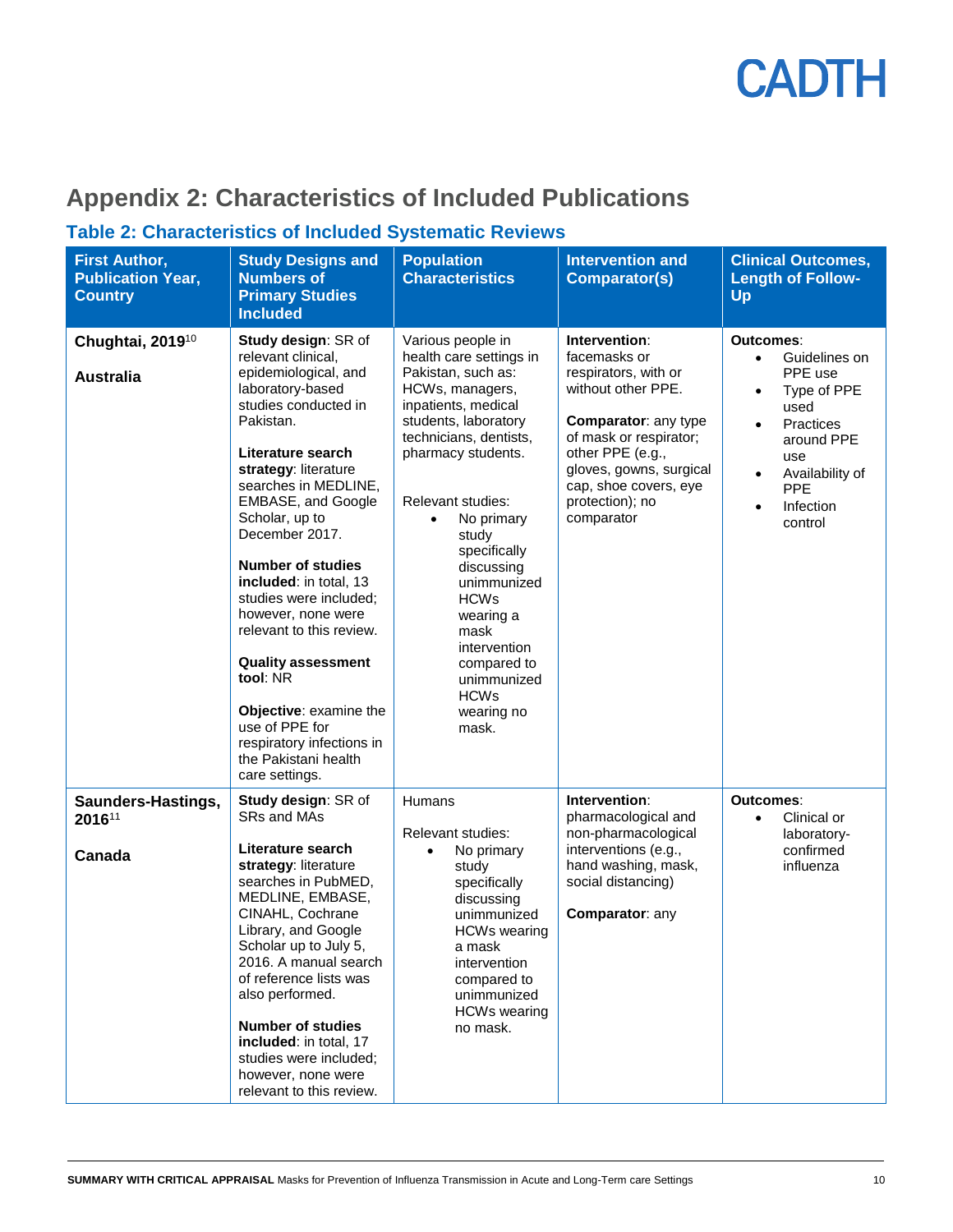| <b>First Author,</b><br><b>Publication Year,</b><br><b>Country</b> | <b>Study Designs and</b><br><b>Numbers of</b><br><b>Primary Studies</b><br><b>Included</b>                                                                                                                                                                                                                                                                                                                                                                                                                                                                                                                                                                                                                                                                      | <b>Population</b><br><b>Characteristics</b>                                                                                                                                                                                                                   | <b>Intervention and</b><br><b>Comparator(s)</b>                                                          | <b>Clinical Outcomes,</b><br><b>Length of Follow-</b><br>Up                                                                                   |
|--------------------------------------------------------------------|-----------------------------------------------------------------------------------------------------------------------------------------------------------------------------------------------------------------------------------------------------------------------------------------------------------------------------------------------------------------------------------------------------------------------------------------------------------------------------------------------------------------------------------------------------------------------------------------------------------------------------------------------------------------------------------------------------------------------------------------------------------------|---------------------------------------------------------------------------------------------------------------------------------------------------------------------------------------------------------------------------------------------------------------|----------------------------------------------------------------------------------------------------------|-----------------------------------------------------------------------------------------------------------------------------------------------|
| <b>Bin-Reza, 2012</b> 12<br><b>England</b>                         | <b>Quality assessment</b><br>tool: AMSTAR 2<br>Objective: examine the<br>effectiveness of any<br>intervention to contain<br>human transmission of<br>pandemic influenza.<br>Study design: SR of<br>relevant RCTs, quasi-<br>experimental, and<br>observational studies<br>Literature search<br>strategy: literature<br>searches in PubMED,<br>Bandolier, Cochrane<br>library, CINAHL, and<br>others, up to January<br>12, 2011. A manual<br>search of reference<br>lists was also<br>performed.<br><b>Number of studies</b><br>included: in total, 17<br>studies were included;<br>however, none were<br>relevant to this review.<br><b>Quality assessment</b><br>tool: the Critical<br><b>Appraisal Skills</b><br>Programme tools for<br>randomised controlled | Humans in a health<br>care or community<br>setting<br>Relevant studies:<br>No primary<br>study<br>specifically<br>discussing<br>unimmunized<br><b>HCWs wearing</b><br>a mask<br>intervention<br>compared to<br>unimmunized<br><b>HCWs wearing</b><br>no mask. | Intervention: masks or<br>respirators,<br>Comparator: any                                                | Outcomes:<br>Laboratory-<br>$\bullet$<br>confirmed or<br>clinically<br>diagnosed<br>influenza and<br>other viral<br>respiratory<br>infections |
|                                                                    | trials, case-control<br>studies and cohort<br>studies                                                                                                                                                                                                                                                                                                                                                                                                                                                                                                                                                                                                                                                                                                           |                                                                                                                                                                                                                                                               |                                                                                                          |                                                                                                                                               |
|                                                                    | Objective: examine the<br>use of masks and<br>respirators to reduce<br>transmission of<br>influenza                                                                                                                                                                                                                                                                                                                                                                                                                                                                                                                                                                                                                                                             |                                                                                                                                                                                                                                                               |                                                                                                          |                                                                                                                                               |
| Jefferson, 2011 <sup>13</sup><br><b>Australia</b>                  | Study design: SR of<br>relevant trials,<br>observational studies,<br>and any other<br>comparative design.                                                                                                                                                                                                                                                                                                                                                                                                                                                                                                                                                                                                                                                       | <b>Humans</b><br><b>Relevant studies:</b><br>No primary<br>study                                                                                                                                                                                              | Intervention: any<br>interventions to prevent<br>animal-to-human or<br>human-to-human<br>transmission of | Outcomes:<br>Death<br>Numbers of<br>cases of viral<br>illness                                                                                 |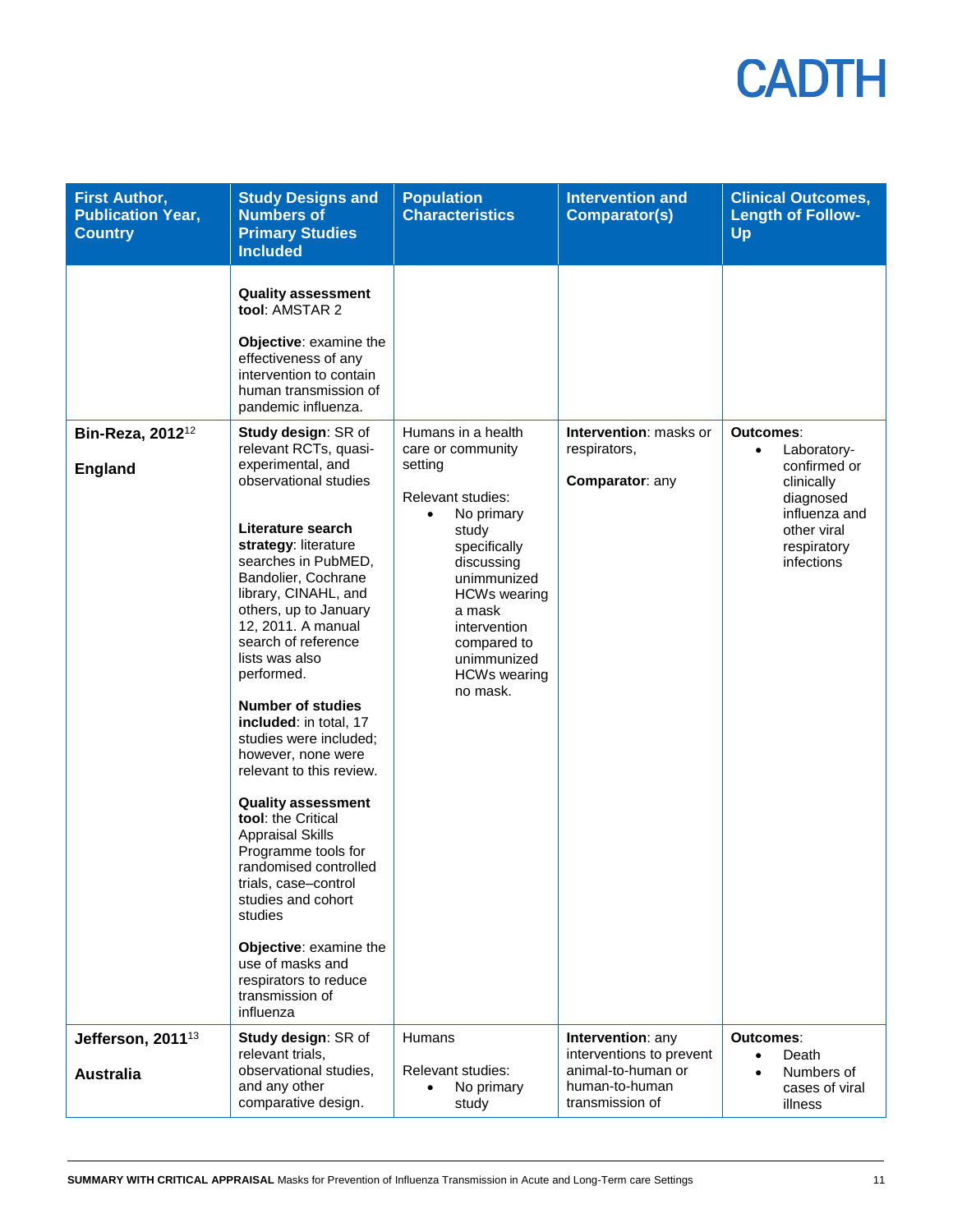| <b>First Author,</b><br><b>Publication Year,</b><br><b>Country</b> | <b>Study Designs and</b><br><b>Numbers of</b><br><b>Primary Studies</b><br><b>Included</b>                                                                                                                                                                                                                                                                                                                                                                                                                                                      | <b>Population</b><br><b>Characteristics</b>                                                                                                                 | <b>Intervention and</b><br><b>Comparator(s)</b>                                                                                                                                                            | <b>Clinical Outcomes,</b><br><b>Length of Follow-</b><br>Up |
|--------------------------------------------------------------------|-------------------------------------------------------------------------------------------------------------------------------------------------------------------------------------------------------------------------------------------------------------------------------------------------------------------------------------------------------------------------------------------------------------------------------------------------------------------------------------------------------------------------------------------------|-------------------------------------------------------------------------------------------------------------------------------------------------------------|------------------------------------------------------------------------------------------------------------------------------------------------------------------------------------------------------------|-------------------------------------------------------------|
|                                                                    | MA was performed on<br>homogeneous data.<br>Literature search<br>strategy: literature<br>searches in CENTRAL.<br>CINAHL, and others,<br>up to October 2010. A<br>manual search of<br>reference lists was also<br>performed.<br><b>Number of studies</b><br>included: in total, 67<br>studies were included:<br>however, none were<br>relevant to this review.<br><b>Quality assessment</b><br>tool: NR<br>Objective: review the<br>effectiveness of<br>physical interventions<br>to interrupt or reduce<br>the spread of<br>respiratory viruses | specifically<br>discussing<br>unimmunized<br><b>HCWs wearing</b><br>a mask<br>intervention<br>compared to<br>unimmunized<br><b>HCWs wearing</b><br>no mask. | respiratory viruses<br>(e.g., screening at entry<br>ports, isolation,<br>quarantine, social<br>distancing, barriers,<br>PPE, hand hygiene)<br><b>Comparator: doing</b><br>nothing; another<br>intervention | Severity of<br>viral illness                                |

AMSTAR 2 = A Measurement Tool to Assess Systematic Reviews 2; CENTRAL = Cochrane Central Register of Controlled Trials; CINAHL = Cumulative Index to Nursing and Allied Health Literature; EMBASE = Excerpta Medica database; HCW = health care worker; MA = meta-analysis; MEDLINE = Medical Literature Analysis and Retrieval System Online; NR = not reported; PPE = personal protective equipment; PubMED = Public MEDLINE; RCT = randomized controlled trial; SR = systematic review.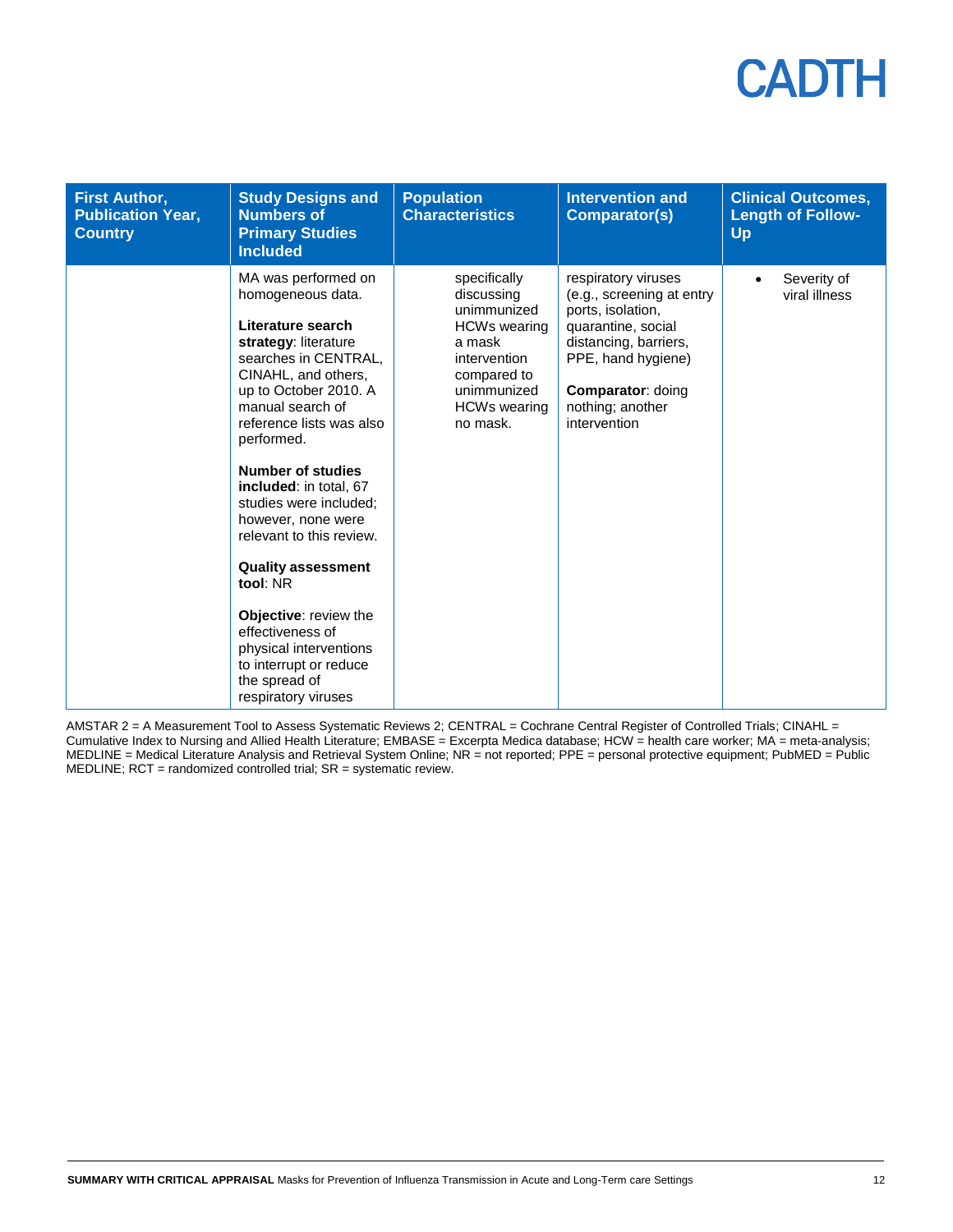

### <span id="page-12-0"></span>**Appendix 3: Critical Appraisal of Included Publications**

#### <span id="page-12-1"></span>**Table 3: Strengths and Limitations of Systematic Reviews and Meta-Analyses using A Measurement Tool to Assess Systematic Reviews 2 (AMSTAR 2)<sup>8</sup>**

| <b>Strengths</b>                                                                                                                                                                                                                                                                                                                                                                                                                                                                                                                                                                                                                                                                                                                          | $\bullet$ , stollars the library $\bullet$ ( <i>l</i> and if an $\bullet$ )<br><b>Limitations</b>                                                                                                                                                                                                                                                                                                                                                                                                                                                                                                                                                                                                                                                                                                                                                                          |  |  |
|-------------------------------------------------------------------------------------------------------------------------------------------------------------------------------------------------------------------------------------------------------------------------------------------------------------------------------------------------------------------------------------------------------------------------------------------------------------------------------------------------------------------------------------------------------------------------------------------------------------------------------------------------------------------------------------------------------------------------------------------|----------------------------------------------------------------------------------------------------------------------------------------------------------------------------------------------------------------------------------------------------------------------------------------------------------------------------------------------------------------------------------------------------------------------------------------------------------------------------------------------------------------------------------------------------------------------------------------------------------------------------------------------------------------------------------------------------------------------------------------------------------------------------------------------------------------------------------------------------------------------------|--|--|
| Chughtai, 2019 <sup>10</sup><br>Australia                                                                                                                                                                                                                                                                                                                                                                                                                                                                                                                                                                                                                                                                                                 |                                                                                                                                                                                                                                                                                                                                                                                                                                                                                                                                                                                                                                                                                                                                                                                                                                                                            |  |  |
| Included studies were adequately described<br>Source of funding (no funding) was reported                                                                                                                                                                                                                                                                                                                                                                                                                                                                                                                                                                                                                                                 | No protocol was reported to be established prior to the<br>$\bullet$<br>conduct of the review<br>The choice of included study designs (clinical,<br>epidemiological and laboratory-based studies) was<br>not justified<br>Although authors searched at least two databases<br>and provided their search strategy, they did not justify<br>their language restriction. Furthermore, grey literature<br>searching was not reported<br>Study selection and data extraction were not reported<br>as completed in duplicate<br>A list of excluded studies was not provided<br>$\bullet$<br>Publication bias was not investigated and the impact<br>$\bullet$<br>on results of the review not discussed<br>Funding of the included studies was not reported<br>Although authors provided a statement on conflicts of<br>interest, they did not discuss how these were<br>managed |  |  |
| Saunders-Hastings, 2016 <sup>11</sup><br>Canada                                                                                                                                                                                                                                                                                                                                                                                                                                                                                                                                                                                                                                                                                           |                                                                                                                                                                                                                                                                                                                                                                                                                                                                                                                                                                                                                                                                                                                                                                                                                                                                            |  |  |
| A protocol was established prior to the conduct of the<br>review and registered with an International<br>prospective register of SRs (PROSPERO<br>42016039803)<br>Study selection and data extraction were completed in<br>duplicate<br>No language or date restrictions were applied<br>Authors provided a statement on conflicts of interest<br>(none)<br>The authors provided explanation for including only<br>SRs and MAs<br>Included studies were adequately described<br>A list of excluded studies and the reason for exclusion<br>was provided<br>Heterogeneity was present and the authors provided a<br>satisfactory explanation for, and discussion of, its<br>impact on the results<br>Source of funding (none) was reported | Funding of the included studies was not reported<br>$\bullet$                                                                                                                                                                                                                                                                                                                                                                                                                                                                                                                                                                                                                                                                                                                                                                                                              |  |  |
|                                                                                                                                                                                                                                                                                                                                                                                                                                                                                                                                                                                                                                                                                                                                           | Bin-Reza, 2012 <sup>12</sup><br>England                                                                                                                                                                                                                                                                                                                                                                                                                                                                                                                                                                                                                                                                                                                                                                                                                                    |  |  |
| Study selection was completed in duplicate                                                                                                                                                                                                                                                                                                                                                                                                                                                                                                                                                                                                                                                                                                | Although authors provided a statement on conflicts of<br>$\bullet$<br>interest, they did not discuss how these were<br>managed                                                                                                                                                                                                                                                                                                                                                                                                                                                                                                                                                                                                                                                                                                                                             |  |  |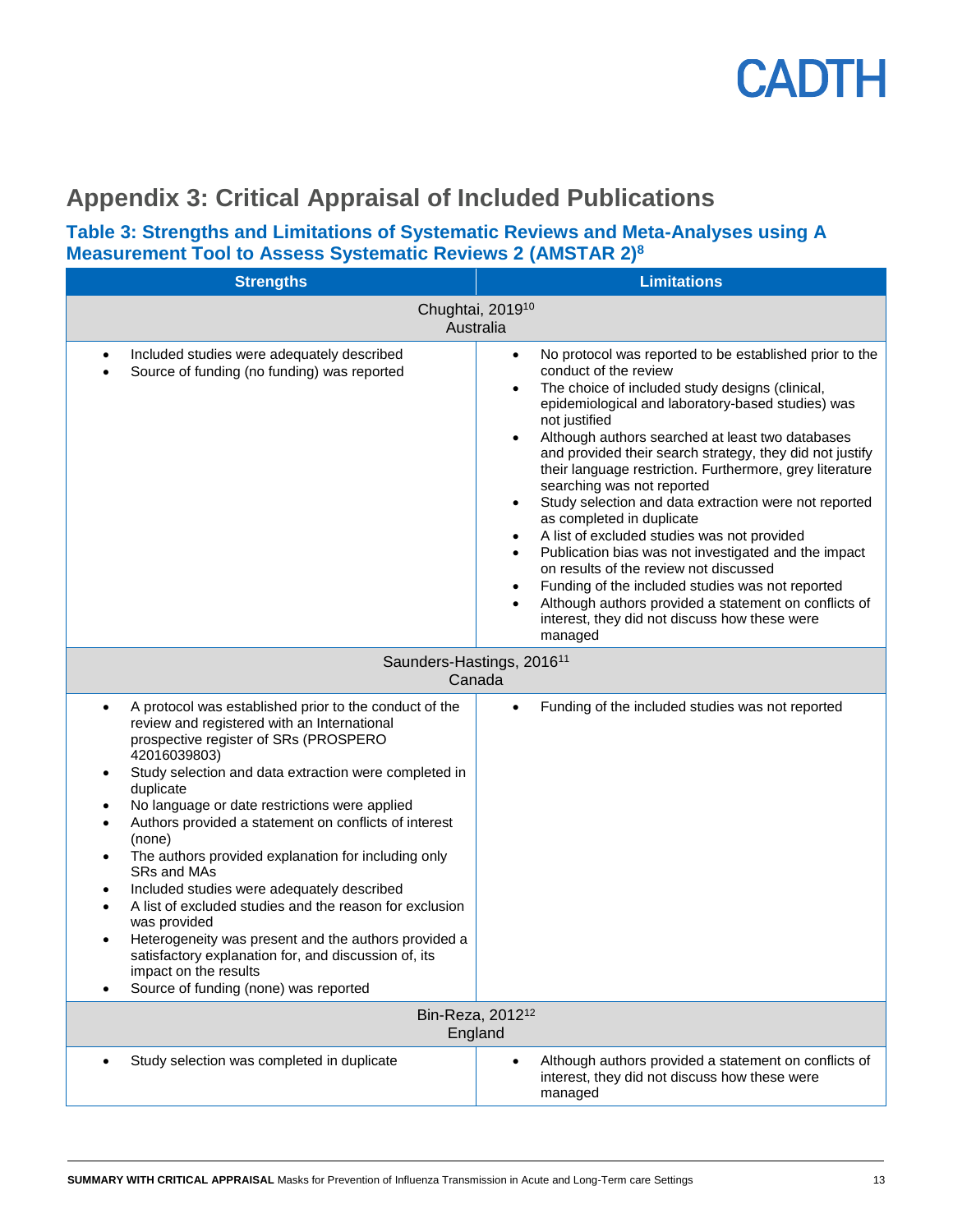| <b>Strengths</b>                                                                                                                                                                                                                                                                                                                                                                                                                                                                                                                                                                                                                                                                                                                                                                                                                                                                                                                                                                                                                                                                                                                                                                                                                                                                                                                                      | <b>Limitations</b>                                                                                                                                                                                                                                                                                                                                                                                                                                                                   |  |  |  |
|-------------------------------------------------------------------------------------------------------------------------------------------------------------------------------------------------------------------------------------------------------------------------------------------------------------------------------------------------------------------------------------------------------------------------------------------------------------------------------------------------------------------------------------------------------------------------------------------------------------------------------------------------------------------------------------------------------------------------------------------------------------------------------------------------------------------------------------------------------------------------------------------------------------------------------------------------------------------------------------------------------------------------------------------------------------------------------------------------------------------------------------------------------------------------------------------------------------------------------------------------------------------------------------------------------------------------------------------------------|--------------------------------------------------------------------------------------------------------------------------------------------------------------------------------------------------------------------------------------------------------------------------------------------------------------------------------------------------------------------------------------------------------------------------------------------------------------------------------------|--|--|--|
| Authors provided a discussion of the likely impact of<br>$\bullet$<br>risk of bias of individuals studies on the results of the<br>review<br>Source of funding (Health Protection Agency and the<br>$\bullet$<br>European Centre for Disease Prevention and Control)<br>was reported<br>Included studies were adequately described<br>$\bullet$                                                                                                                                                                                                                                                                                                                                                                                                                                                                                                                                                                                                                                                                                                                                                                                                                                                                                                                                                                                                       | No protocol was reported to be established prior to the<br>$\bullet$<br>conduct of the review<br>A list of excluded studies was not provided<br>$\bullet$<br>Review authors did not report on source of funding for<br>the included studies<br>Publication bias was not investigated and the impact<br>$\bullet$<br>on results of the review not discussed                                                                                                                           |  |  |  |
| Jefferson, 2011 <sup>13</sup><br>Australia                                                                                                                                                                                                                                                                                                                                                                                                                                                                                                                                                                                                                                                                                                                                                                                                                                                                                                                                                                                                                                                                                                                                                                                                                                                                                                            |                                                                                                                                                                                                                                                                                                                                                                                                                                                                                      |  |  |  |
| The objectives and inclusion/exclusion criteria were<br>$\bullet$<br>clearly stated and included components of the<br>population, intervention, comparator, and outcomes<br>A protocol was established prior to the conduct of the<br>$\bullet$<br>review<br>Multiple databases were searched, authors provided<br>$\bullet$<br>key words and search strategy, and no restrictions<br>were applied to the search.<br>Data extraction was performed in duplicate<br>$\bullet$<br>A list of excluded studies was provided, along with the<br>$\bullet$<br>reason for exclusion<br>Included studies were adequately described<br>$\bullet$<br>Bias was assessed<br>Authors used an appropriate method for statistical<br>$\bullet$<br>combination of the results, they justified combining the<br>$\bullet$<br>data and used an appropriate weighted technique to<br>combine study results (i.e., fixed effect model)<br>Authors provided a discussion of the likely impact of<br>$\bullet$<br>risk of bias of individuals studies on the results of the<br>review<br>Sources of funding were disclosed (United Kingdom<br>$\bullet$<br>National Institute for Health Research, the National<br>Health and Research Council of Australia, and the<br>World Health Organization)<br>Authors provided a statement on conflicts of interest<br>(none known) | Study selection was not reported as performed in<br>$\bullet$<br>duplicate<br>Although authors provided a statement on conflicts of<br>interest, they did not discuss how these were<br>managed<br>The choice of included study designs was not justified<br>$\bullet$<br>Review authors did not report on source of funding for<br>$\bullet$<br>the included studies<br>Publication bias was not investigated and the impact<br>$\bullet$<br>on results of the review not discussed |  |  |  |